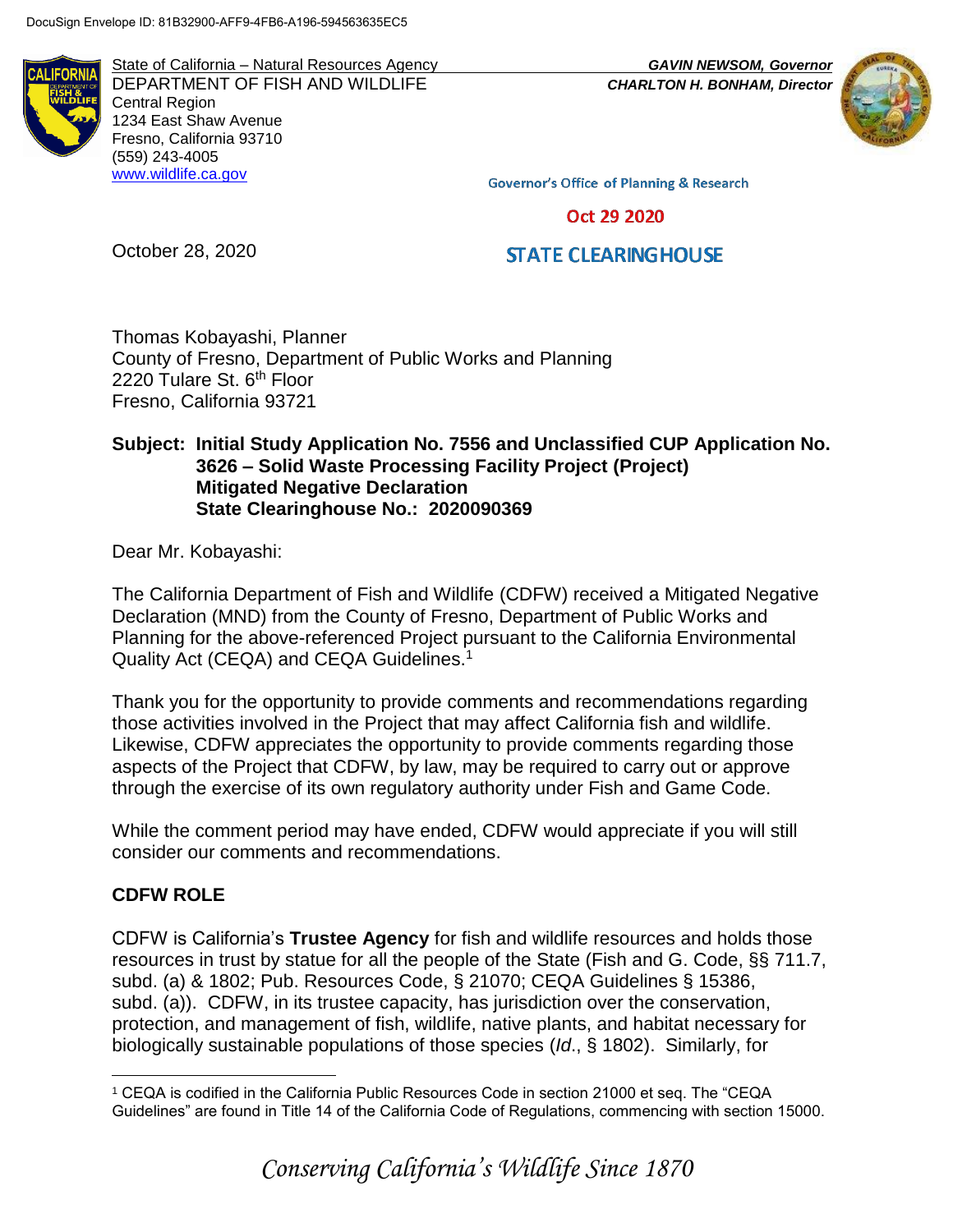purposes of CEQA, CDFW is charged by law to provide, as available, biological expertise during public agency environmental review efforts, focusing specifically on projects and related activities that have the potential to adversely affect fish and wildlife resources.

CDFW is also submitting comments as a **Responsible Agency** under CEQA (Pub. Resources Code, § 21069; CEQA Guidelines, § 15381). CDFW expects that it may need to exercise regulatory authority as provided by the Fish and Game Code. As proposed, for example, the Project may be subject to CDFW's lake and streambed alteration regulatory authority (Fish & G. Code, § 1600 et seq.). Likewise, to the extent implementation of the Project as proposed may result in "take" as defined by State law of any species protected under the California Endangered Species Act (CESA) (Fish & G. Code, § 2050 et seq.), related authorization as provided by the Fish and Game Code will be required.

**Nesting Birds:** CDFW has jurisdiction over actions with potential to result in the disturbance or destruction of active nest sites or the unauthorized take of birds. Fish and Game Code sections that protect birds, their eggs and nests include, sections 3503 (regarding unlawful take, possession or needless destruction of the nest or eggs of any bird), 3503.5 (regarding the take, possession or destruction of any birds-of-prey or their nests or eggs), and 3513 (regarding unlawful take of any migratory nongame bird).

In this role, CDFW is responsible for providing, as available, biological expertise during public agency environmental review efforts (e.g., CEQA), focusing specifically on project activities that have the potential to adversely affect fish and wildlife resources. CDFW provides recommendations to identify potential impacts and possible measures to avoid or reduce those impacts.

# **PROJECT DESCRIPTION SUMMARY**

## **Proponent: John Emmett**

## **Objective:**

The project proposes to allow a solid waste processing facility consisting of an asphalt and concrete crushing operation that will produce recycled baserock, and have the subject materials stored onsite until it is delivered offsite on a 22.44-acre parcel in the AE-20 (Exclusive Agricultural, 20-acre minimum parcel size) Zone District.

## **Location:**

The project site is located on the north side of East Kings Canyon Road approximately 1,980-feet west of its nearest intersection with North Del Rey Avenue and is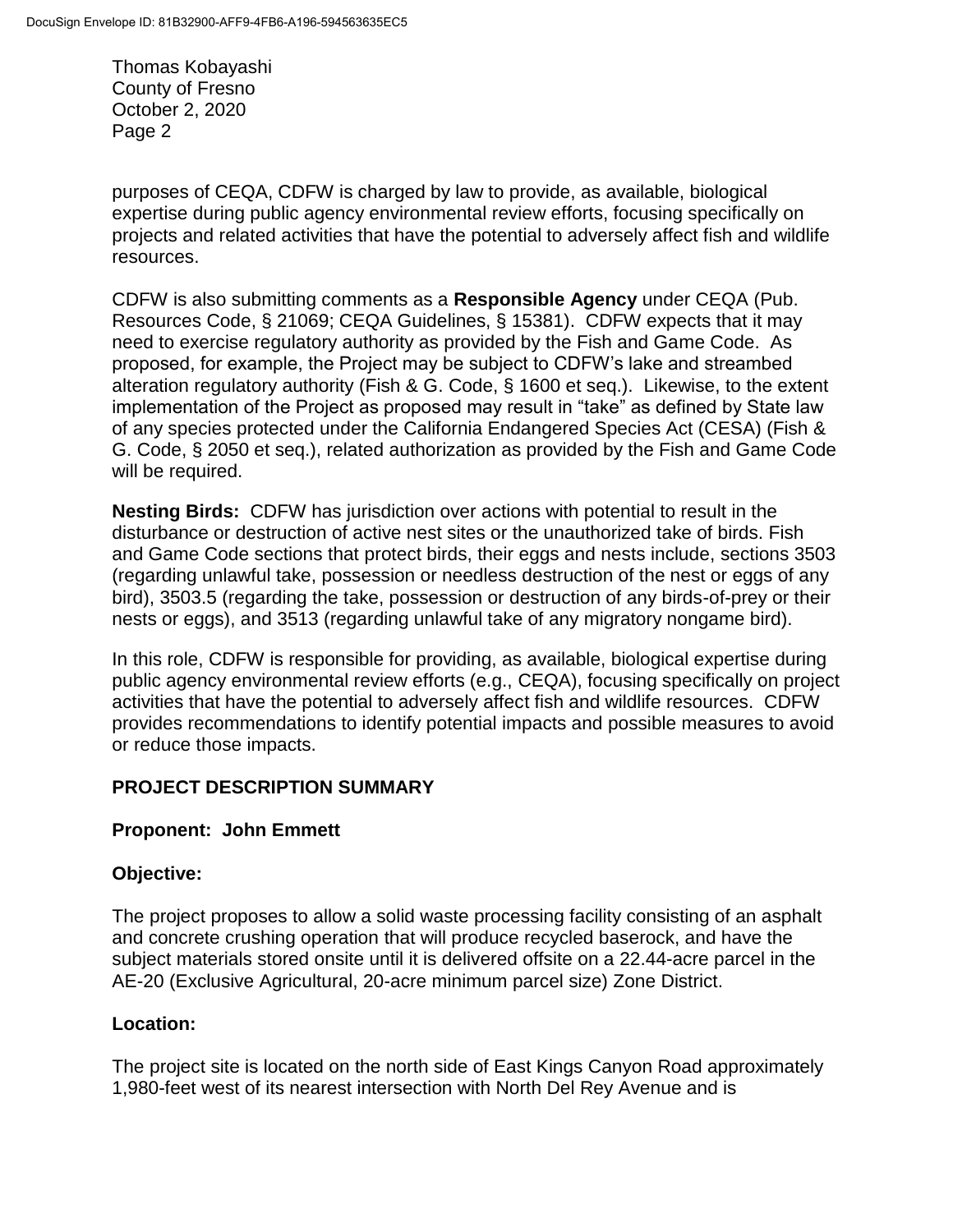approximately 1.57-miles north of the nearest city limits of the City of Sanger. It is located in a mainly agricultural region with single-family residences pocketed through the area. (APN No: 314-120-35S. T14S, R22E, Sec 5.)

## **Timeframe:**

None specified.

## **COMMENTS AND RECOMMENDATIONS**

CDFW offers the following comments and recommendations to assist Fresno County in adequately identifying and/or mitigating the Project's significant, or potentially significant, direct and indirect impacts on fish and wildlife (biological) resources. Editorial comments or other suggestions may also be included to improve the document.

There are several special-status resources that may utilize the Project site, and these resources may need to be evaluated and addressed prior to any approvals that would allow ground-disturbing activities. CDFW is concerned regarding potential impacts to special-status species including, but not limited to, the State threatened Swainson's hawk (*Buteo swainsoni*), the State species of special concern burrowing owl (*Athene cunicularia*), and the State species of special concern American badger (*Taxidea taxus*).

## **I. Environmental Setting and Related Impact**

**Would the Project have a substantial adverse effect, either directly or through habitat modifications, on any species identified as a candidate, sensitive, or special-status species in local or regional plans, policies, or regulations, or by CDFW or the United States Fish and Wildlife Service (USFWS)?**

## **COMMENT 1: Swainson's Hawk (SWHA)**

**Issue:** SWHA have the potential to nest within or near the Project site. The proposed Project will involve activities near large trees that may serve as potential nest sites.

**Specific impacts:** Without appropriate avoidance and minimization measures for SWHA, potential significant impacts that may result from Project activities include nest abandonment, loss of nest trees, loss of foraging habitat that would reduce nesting success (loss or reduced health or vigor of eggs or young), and direct mortality. Any take of SWHA without appropriate incidental take authorization would be a violation of Fish and Game Code.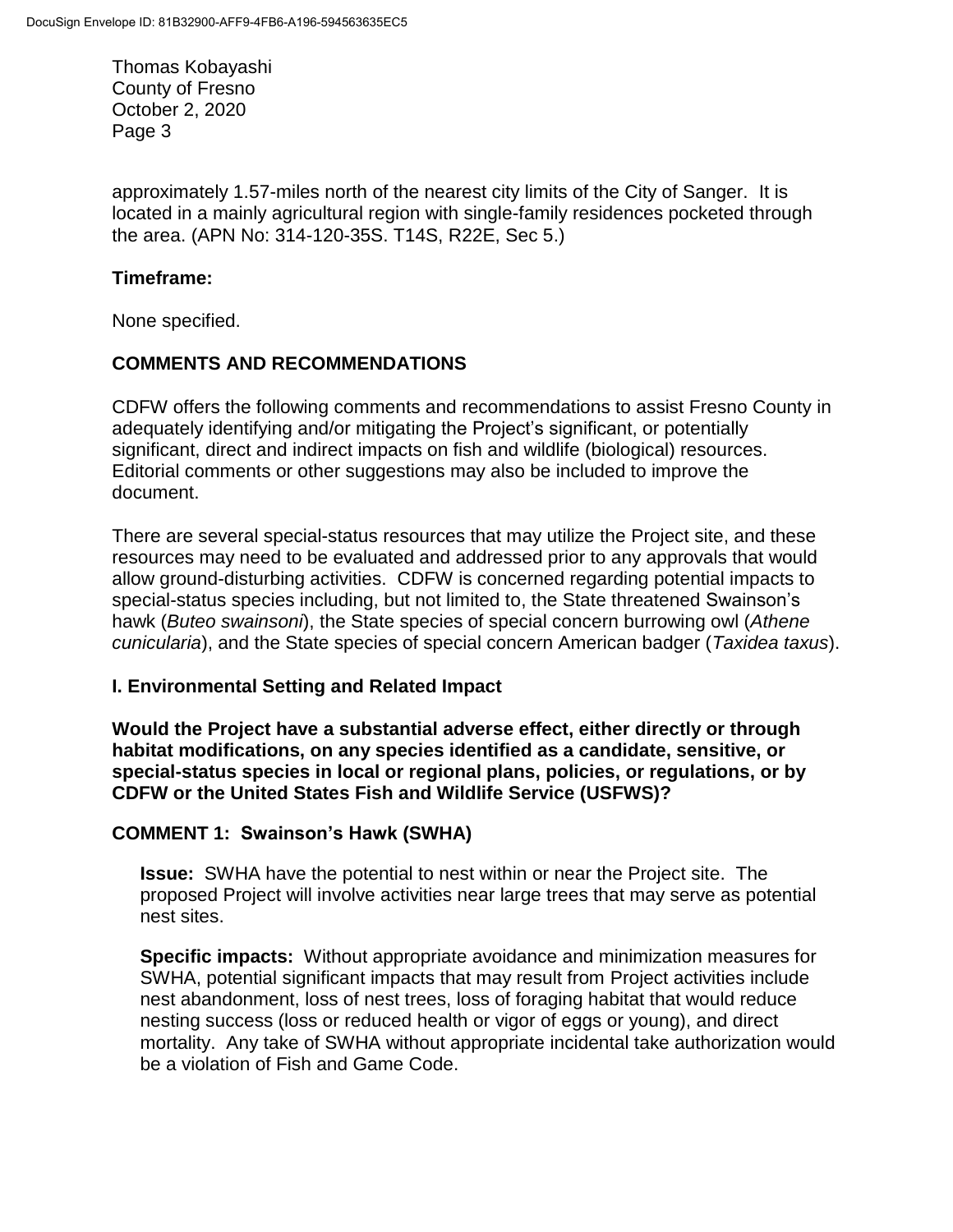> **Evidence impact is potentially significant:** SWHA exhibit high nest-site fidelity year after year and lack of suitable nesting habitat in the San Joaquin Valley limits their local distribution and abundance (CDFW 2016). The Project as proposed will involve noise, groundwork, and movement of workers that could affect nests and has the potential to result in nest abandonment, significantly impacting local nesting SWHA.

## **Recommended Potentially Feasible Mitigation Measure(s)**

Because suitable habitat for SWHA is present within and near the Project site, CDFW recommends conducting the following evaluation of the Project site and that the following mitigation measures be made conditions of approval for the Project.

### **Recommended Mitigation Measure 1: Focused SWHA Surveys**

To evaluate potential impacts, CDFW recommends that a qualified wildlife biologist conduct surveys for nesting SWHA following the survey methods developed by the Swainson's Hawk Technical Advisory Committee (SWHA TAC, 2000) prior to project implementation. The survey protocol includes early season surveys to assist the project proponent in implementing necessary avoidance and minimization measures, and in identifying active nest sites prior to initiating ground-disturbing activities.

## **Recommended Mitigation Measure 2: SWHA Avoidance/No-disturbance Buffer**

If ground-disturbing Project activities are to take place during the normal bird breeding season (March 1 through September 15), CDFW recommends that additional pre-activity surveys for active nests be conducted by a qualified biologist no more than 10 days prior to the start of Project implementation. CDFW recommends a minimum no-disturbance buffer of ½-mile be delineated around active nests until the breeding season has ended or until a qualified biologist has determined that the birds have fledged and are no longer reliant upon the nest or parental care for survival.

## **Recommended Mitigation Measure 3: SWHA Take Authorization**

CDFW recommends that in the event an active SWHA nest is detected during surveys and the ½-mile no-disturbance buffer around the nest cannot feasibly be implemented, consultation with CDFW is warranted to discuss how to implement the project and avoid take. If take cannot be avoided, take authorization through the acquisition of an Incidental Take Permit (ITP), pursuant to Fish and Game Code section 2081 subdivision (b) is warranted to comply with CESA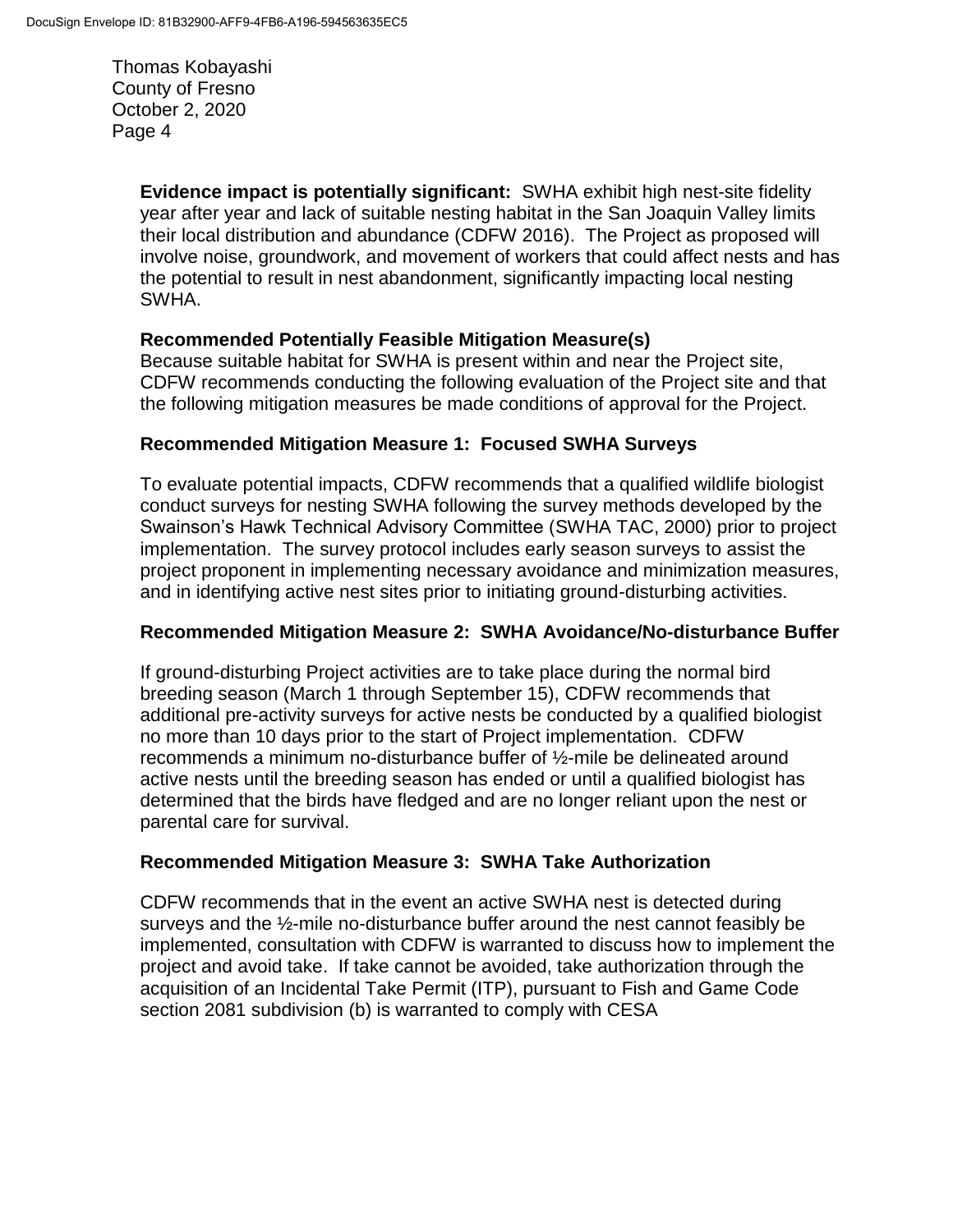### **COMMENT 2: Burrowing Owl (BUOW)**

**Issue:** BUOW may occur near the Project site (CDFW 2020). BUOW inhabit open grassland or adjacent canal banks, ROWs, vacant lots, etc. containing small mammal burrows, a requisite habitat feature used by BUOW for nesting and cover. Review of aerial imagery indicates that some of the Project site contains and is bordered by annual grassland and potentially fallow agricultural fields and may be present within the Project site and surrounding areas.

**Specific impact:** Potentially significant direct impacts associated with subsequent activities include burrow collapse, inadvertent entrapment, nest abandonment, reduced reproductive success, reduction in health and vigor of eggs and/or young, and direct mortality of individuals.

**Evidence impact is potentially significant:** BUOW rely on burrow habitat yearround for their survival and reproduction. Habitat loss and degradation are considered the greatest threats to BUOW in California's Central Valley (Gervais et al. 2008). The Project site is bordered by some of the only remaining undeveloped land in the vicinity, which is otherwise intensively managed for agriculture. Therefore, subsequent ground-disturbing activities associated with the Project have the potential to significantly impact local BUOW populations. In addition, and as described in CDFW's "Staff Report on Burrowing Owl Mitigation" (CDFG 2012), excluding and/or evicting BUOW from their burrows is considered a potentially significant impact under CEQA.

### **Recommended Potentially Feasible Mitigation Measure(s) (Regarding Environmental Setting and Related Impact)**

To evaluate potential impacts to BUOW, CDFW recommends conducting the following evaluation of the Project site, and that the following mitigation measures be made conditions of approval for the Project.

#### **Recommended Mitigation Measure 4: BUOW Habitat Assessment**

CDFW recommends that a qualified biologist conduct a habitat assessment in advance of Project implementation, to determine if the Project area or its vicinity contains suitable habitat for BUOW.

#### **Recommended Mitigation Measure 5: BUOW Surveys**

CDFW recommends assessing presence/absence of BUOW by having a qualified biologist conduct surveys following the California Burrowing Owl Consortium's "Burrowing Owl Survey Protocol and Mitigation Guidelines" (CBOC 1993) and CDFW's Staff Report on Burrowing Owl Mitigation" (CDFG 2012). Specifically,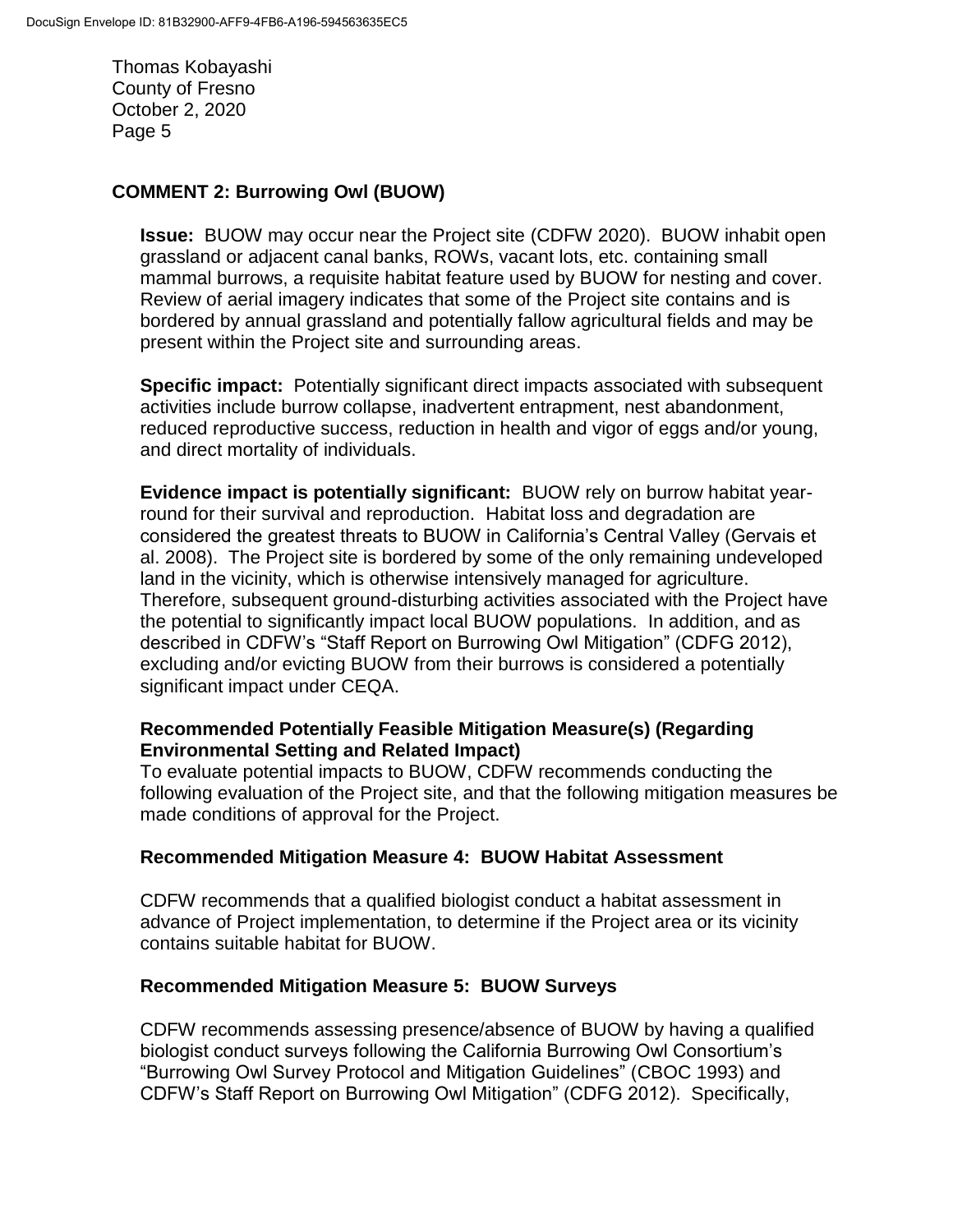> CBOC and CDFW's Staff Report suggest three or more surveillance surveys conducted during daylight with each visit occurring at least three weeks apart during the peak breeding season (April 15 to July 15), when BUOW are most detectable.

#### **Recommended Mitigation Measure 6: BUOW Avoidance**

CDFW recommends no-disturbance buffers, as outlined in the "Staff Report on Burrowing Owl Mitigation" (CDFG 2012), be implemented prior to and during any ground-disturbing activities. Specifically, CDFW's Staff Report recommends that impacts to occupied burrows be avoided in accordance with the following table unless a qualified biologist approved by CDFW verifies through non-invasive methods that either: 1) the birds have not begun egg laying and incubation; or 2) that juveniles from the occupied burrows are foraging independently and are capable of independent survival.

| Location      | Time of Year   | Level of Disturbance |                 |       |
|---------------|----------------|----------------------|-----------------|-------|
|               |                | Low                  | Med             | High  |
| Nesting sites | April 1-Aug 15 | 200 m <sup>*</sup>   | 500 m           | 500 m |
| Nesting sites | Aug 16-Oct 15  | 200 m                | $200 \text{ m}$ | 500 m |
| Nesting sites | Oct 16-Mar 31  | 50 m                 | 100 m           | 500 m |

\* meters (m)

### **Recommended Mitigation Measure 7: BUOW Passive Relocation and Mitigation**

If BUOW are found within these recommended buffers and avoidance is not possible, it is important to note that according to the Staff Report (CDFG 2012), exclusion is not a take avoidance, minimization, or mitigation method and is considered a potentially significant impact under CEQA. However, if necessary, CDFW recommends that burrow exclusion be conducted by qualified biologists and only during the non-breeding season, before breeding behavior is exhibited and after the burrow is confirmed empty through non-invasive methods, such as surveillance. CDFW recommends replacement of occupied burrows with artificial burrows at a ratio of 1 burrow collapsed to 1 artificial burrow constructed (1:1) as mitigation for the potentially significant impact of evicting BUOW. BUOW may attempt to colonize or re-colonize an area that will be impacted; thus, CDFW recommends ongoing surveillance, at a rate that is sufficient to detect BUOW if they return.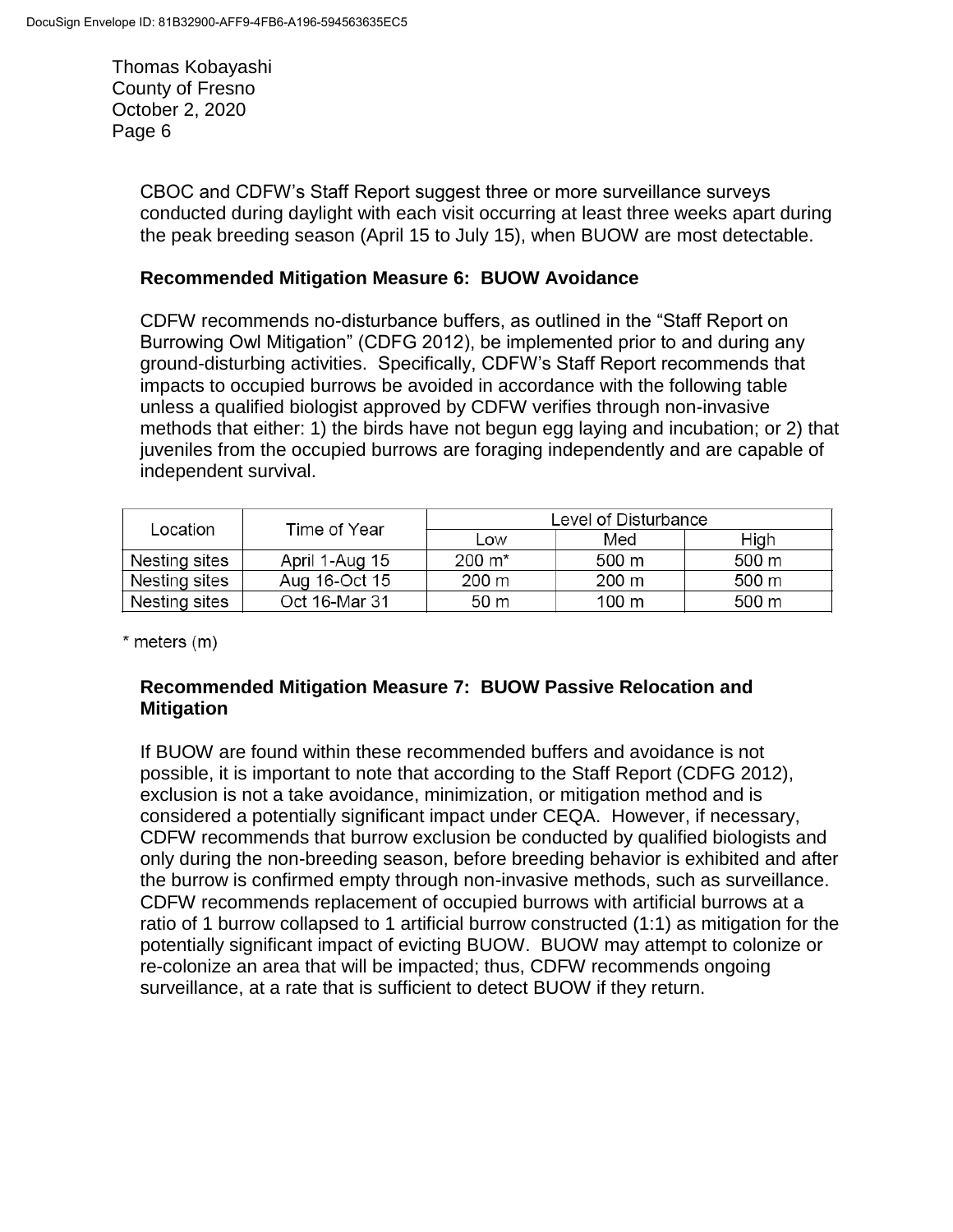#### **Comment 3: American Badger (AMBA)**

**Issue:** American badgers could utilize the habitat that occurs on the Project site (CDFW 2020). Badgers occupy sparsely vegetated land cover with dry, friable soils to excavate dens, which they use for cover, and that support fossorial rodent prey populations (i.e. ground squirrels, pocket gophers, etc.) (Zeiner et. al 1990). The Project site may support these requisite habitat features. Therefore, the Project has the potential to impact American badger.

**Specific impact:** Without appropriate avoidance and minimization measures for American badgers, potentially significant impacts associated with ground disturbance could include direct mortality or natal den abandonment, which may result in reduced health or vigor of young.

**Evidence impact is potentially significant:** Habitat loss is a primary threat to American badgers (Gittleman et al. 2001). The Project includes ground-disturbing activities that have the potential to impact local populations of American badger.

#### **Recommended Potentially Feasible Mitigation Measure(s)**

To evaluate potential impacts to any American badgers associated with the Project, CDFW recommends conducting the following evaluation of the Project site, and that the following mitigation measures be made conditions of approval for the Project.

#### **Recommended Mitigation Measure 8: Habitat Assessment**

CDFW recommends that a qualified biologist conduct a habitat assessment well in advance of Project implementation, to determine if the Project area or its immediate vicinity contain suitable habitat for the American badger.

#### **Recommended Mitigation Measure 9: American Badger Surveys**

If suitable habitat is present, CDFW recommends that a qualified biologist conduct focused surveys for American badgers and their requisite habitat features (dens) to evaluate potential impacts resulting from ground- and vegetation-disturbance.

#### **Recommended Mitigation Measure 10: American Badger Avoidance**

Avoidance whenever possible is encouraged via delineation and observation of a 50-foot no-disturbance buffer around dens until it is determined through non-invasive means that individuals occupying the den have dispersed.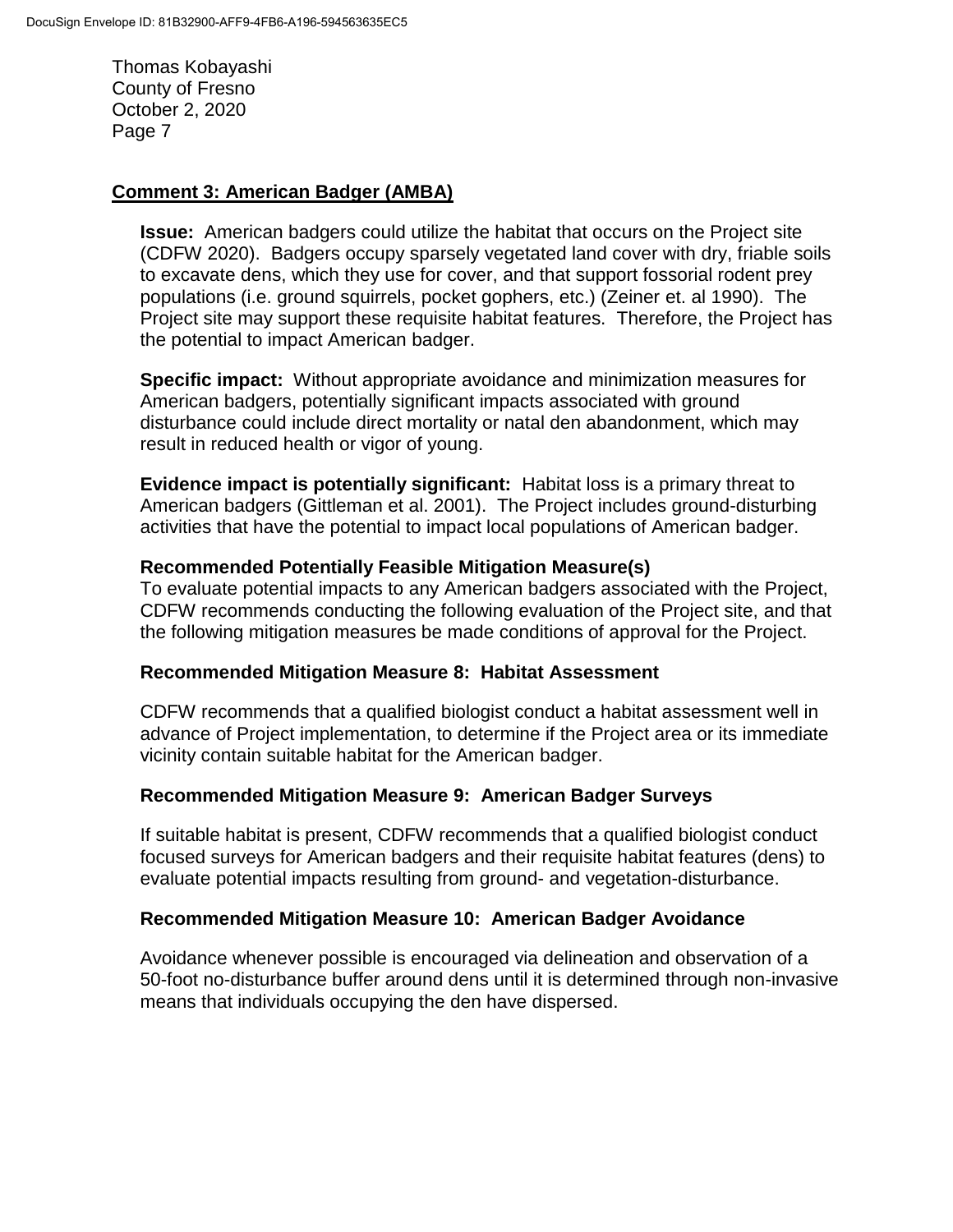#### **II. Editorial Comments and/or Suggestions**

**Nesting Birds:** The Project contains and is adjacent to habitat that provides nesting habitat for birds. CDFW encourages that Project implementation occur during the bird non-nesting season. However, if ground-disturbing or vegetation-disturbing activities must occur during the breeding season (February through mid-September), the Project applicant is responsible for ensuring that implementation of the Project does not result in violation of the Migratory Bird Treaty Act or relevant Fish and Game Codes sections referenced above.

To evaluate Project-related impacts on nesting birds, CDFW recommends that a qualified wildlife biologist conduct pre-activity surveys for active nests no more than 10 days prior to the start of ground or vegetation disturbance to maximize the probability that nests that could potentially be impacted are detected. CDFW also recommends that surveys cover a sufficient area around the Project site to identify nests and determine their status. A sufficient area means any area potentially affected by the Project. Prior to initiation of Project activities, CDFW recommends that a qualified biologist conduct a survey to establish a behavioral baseline of all identified nests. Once Project activities begins, CDFW recommends having a qualified biologist continuously monitor nests to detect behavioral changes resulting from the Project. If behavioral changes occur, CDFW recommends halting the work causing that change and consulting with CDFW for additional avoidance and minimization measures.

If continuous monitoring of identified nests by a qualified wildlife biologist is not feasible, CDFW recommends a minimum no-disturbance buffer of 250 feet around active nests of non-listed bird species and a 500-foot no-disturbance buffer around active nests of non-listed raptors. These buffers are advised to remain in place until the breeding season has ended or until a qualified biologist has determined that the birds have fledged and are no longer reliant upon the nest or on-site parental care for survival. Variance from these no-disturbance buffers is possible when there is compelling biological or ecological reason to do so, such as when the Project site would be concealed from a nest site by topography. CDFW recommends that a qualified wildlife biologist advise and support any variance from these buffers and notify CDFW in advance of implementing a variance.

#### **ENVIRONMENTAL DATA**

CEQA requires that information developed in environmental impact reports and negative declarations be incorporated into a database which may be used to make subsequent or supplemental environmental determinations (Pub. Resources Code, § 21003, subd. (e)). Accordingly, please report any special-status species and natural communities detected during Project surveys to CNDDB. The CNDDB field survey form can be found at the following link: [https://www.wildlife.ca.gov/Data/CNDDB/Submitting-](https://www.wildlife.ca.gov/Data/CNDDB/Submitting-Data)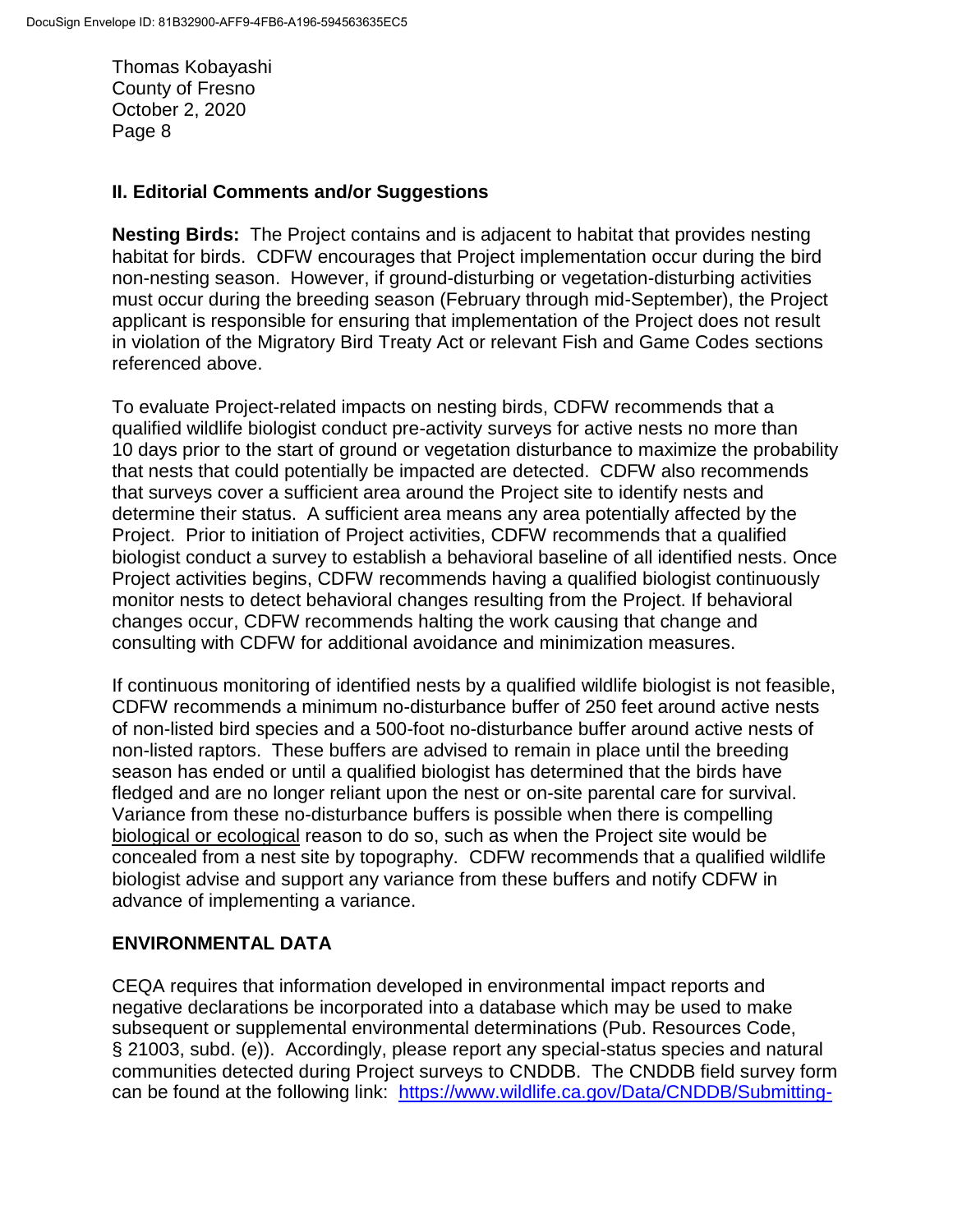[Data.](https://www.wildlife.ca.gov/Data/CNDDB/Submitting-Data) The completed form can be mailed electronically to CNDDB at the following email address: [CNDDB@wildlife.ca.gov.](mailto:CNDDB@wildlife.ca.gov) The types of information reported to CNDDB can be found at the following link: [https://www.wildlife.ca.gov/Data/CNDDB/Plants-and-Animals.](https://www.wildlife.ca.gov/Data/CNDDB/Plants-and-Animals)

### **FILING FEES**

If it is determined that the Project has the potential to impact biological resources, an assessment of filing fees will be necessary. Fees are payable upon filing of the Notice of Determination by the Lead Agency and serve to help defray the cost of environmental review by CDFW. Payment of the fee is required in order for the underlying project approval to be operative, vested, and final (Cal. Code Regs, tit. 14, § 753.5; Fish & G. Code, § 711.4; Pub. Resources Code, § 21089).

CDFW appreciates the opportunity to comment on the Project to assist Fresno County Department of Public Works and Planning in identifying and mitigating the Project's impacts on biological resources.

More information on survey and monitoring protocols for sensitive species can be found at CDFW's website [\(https://www.wildlife.ca.gov/Conservation/Survey-Protocols\)](http://dfgintranet/Portal/LinkClick.aspx?fileticket=wBG3wBk2T7M=&tabid=260&web=1). If you have any questions, please contact Kelley Nelson, Environmental Scientist, at the address provided on this letterhead, or by electronic mail at [Kelley.Nelson@wildlife.ca.gov.](mailto:Kelley.Nelson@wildlife.ca.gov)

Sincerely,

DocuSigned by: Julie Vance

**Julie A. Vance** Regional Manager

Attachment

ec: Patricia Cole (patricia\_cole@fws.gov) United States Fish and Wildlife Service

> Linda Connolly California Department of Fish and Wildlife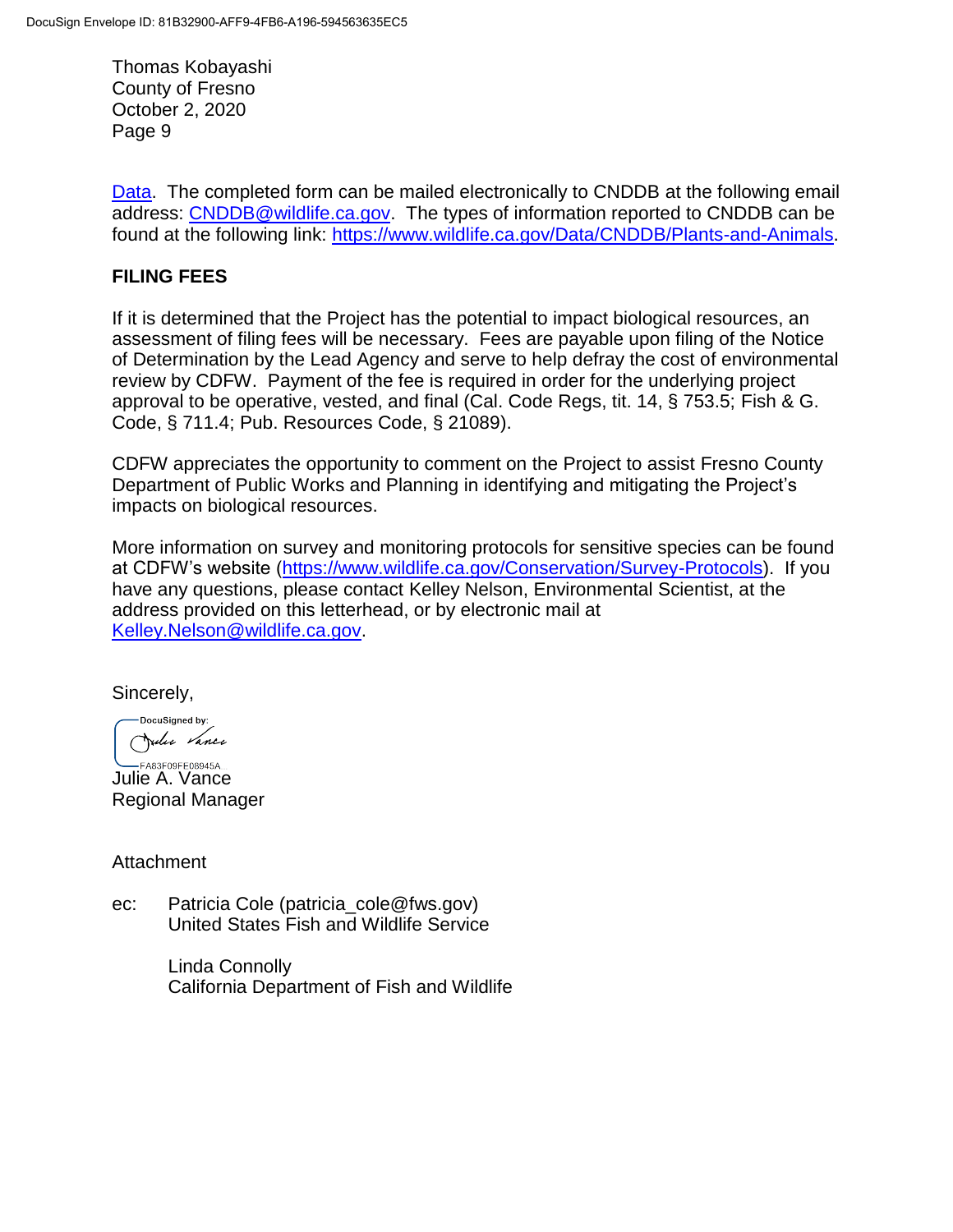### **Literature Cited**

- California Burrowing Owl Consortium. 1993. Burrowing owl survey protocol and mitigation guidelines. April 1993.
- CDFG. 2012. Staff Report on Burrowing Owl Mitigation. California Department of Fish and Game.
- CDFW. 2016. Five Year Status Review for Swainson's Hawk (Buteo swainsoni). California Department of Fish and Wildlife. April 11, 2016.
- CDFW. 2020. Biogeographic Information and Observation System (BIOS). https://www.wildlife.ca.gov/Data/BIOS. Accessed October 13, 2020.
- Gervais, J.A., D.D. Rosenberg, and L.A. Comrack. 2008. Burrowing Owl (Athene cunicularia) in Shuford, W.D. and T. Gardali, editors.
- Gittleman, J. L., S. M. Funk, D. MacDonald, and R. K. Wayne, 2001. Carnivore conservation. Cambridge University Press, Cambridge, United Kingdom.
- Swainson's Hawk Technical Advisory Committee (SWHA TAC). 2000. Recommended Timing and Methodology for Swainson's Hawk Nesting Surveys in California's Central Valley. Swainson's Hawk Technical Advisory Committee, May 31, 2000.
- Zeiner, D. C., W. F. Laudenslayer, Jr, K. E. Mayer, and M. White. 1990. California's Wildlife Volume I-III. California Department of Fish and Game, editor. Sacramento, CA, USA.